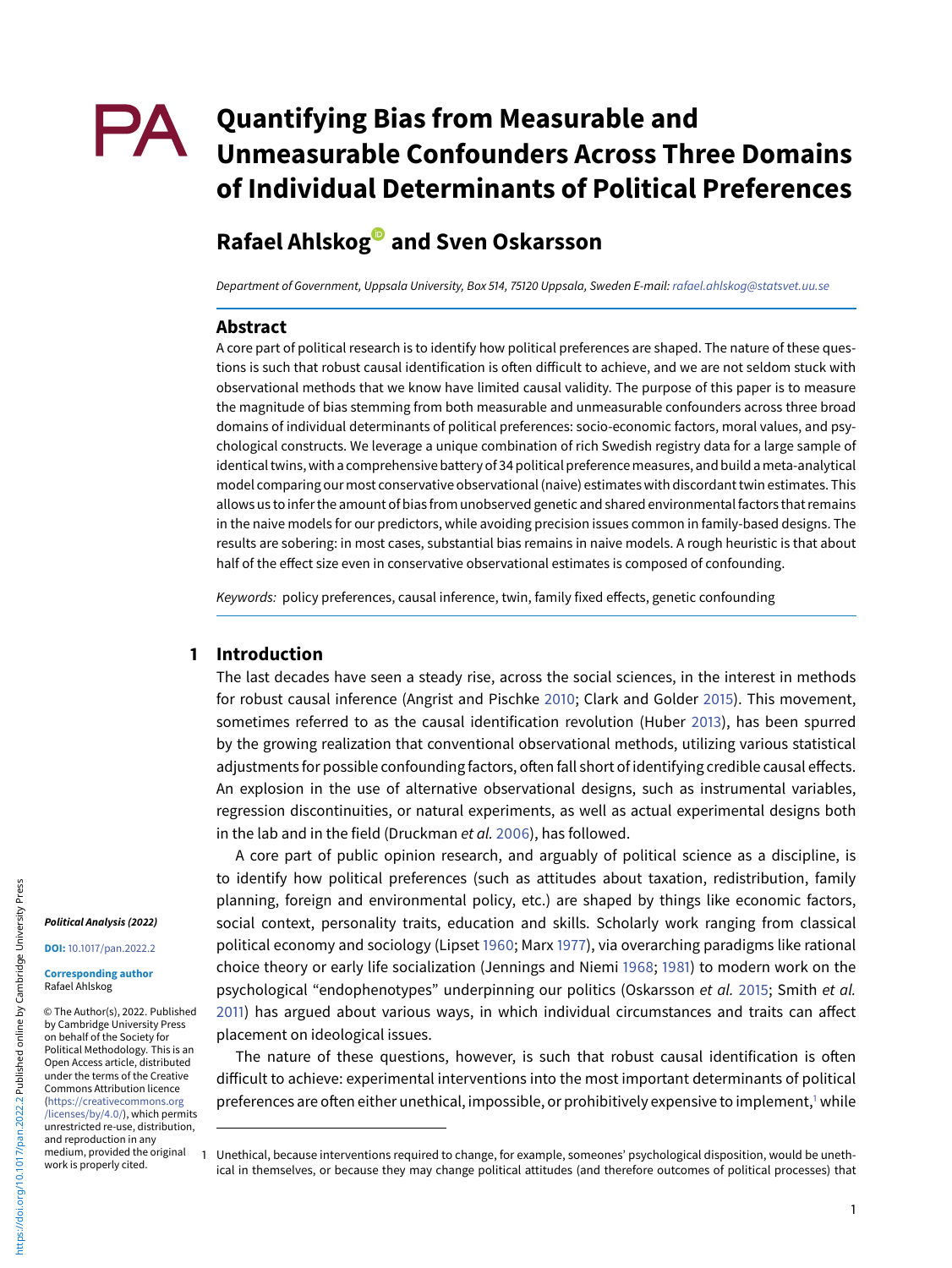credible instruments and discontinuities for many of these factors are rare. Where such designs are viable, they may also be of limited value for the substantive questions we are after. As has been argued elsewhere (e.g., Deaton [2009\)](#page-11-3), we often end up saying something credible about the effect among a very narrow group of people (e.g., "compliers" in the case of experiments or IV estimation, or the specific set of people around a regression discontinuity (RDD) threshold) and very little about anyone else, in effect trading external for internal validity (see McDermott [2012](#page-12-7) for an overview). Using individual fixed effects estimation with panel data also excludes all predictors that are stable over time. For a fairly large set of important research questions regarding political preference formation, it therefore seems like we are stuck with observational methods whose validity we now know is limited. This raises a crucial question: just how much bias should we expect to find in such estimates? In other words, how wrong will our best guess be?

The purpose of this paper is to attempt to measure the magnitude of bias stemming from both measurable and unmeasurable confounders for three broad and well-established domains of individual determinants of political preferences: socioeconomic factors, moral values, and psychological constructs. To accomplish this, we leverage a unique combination of rich Swedish registry data and a large sample of identical twins, with a comprehensive survey battery of political preference measures. Departing from the registry sources, we attempt to construct the best possible, conservative observational (naive) models, incorporating not only individual, but also family and contextual level controls. We then contrast this to a discordant twin design which also factors out unmeasured genetic and shared familial factors. Doing this across the full range of political preference measures allows us to meta-analyze the average effect size for each model and independent variable. The differences between the naive and discordant twin models can then be used to infer the average degree of confounding stemming from genetic and shared familial factors in the naive models, for each predictor separately. This meta-analytical procedure solves a number of precision problems associated with family-based designs.

The results are sobering: for a large set of important determinants, a substantial bias seems to remain even in conservative naive models. In a majority of cases, half or more of the naive effect size appears to be composed of confounding, and in no cases are the naive effect sizes underestimated. The implications of this are important. First of all, it provides a reasonable bound on effect estimates stemming from observational methods without similar adjustments for unobserved confounders. While the degree of bias will vary depending on both predictors and outcomes, a rough but useful heuristic derived from the results of this paper is that effect sizes are often about half as big as they appear. Second, future research will have to consider more carefully the confounding effects of genetic factors and elements of the rearing environment that are not easily captured and controlled for.

#### **2 Background**

Statistical controls often go a long way in removing spurious, or noncausal, covariation between two variables of interest. However, the degree to which it is possible to remove all bias in this way is crucially dependent on whether or not one can actually measure and correctly specify the variables causing this spurious covariation.

As a salient example, a growing number of studies have documented that just like other human traits (Polderman et al. [2015\)](#page-12-8) individual variation in political behavior is also to some degree influenced by genetics (Alford, Funk, and Hibbing [2005;](#page-11-4) Hatemi et al. [2014\)](#page-12-9). This raises the spectre of genetic confounding: traits might be correlated because they are influenced by the same genetic architecture.

are not normatively neutral. Impossible, because many things are not sensitive to manipulation (e.g., cognitive capacity). Prohibitively expensive, for example, where income and wealth are concerned.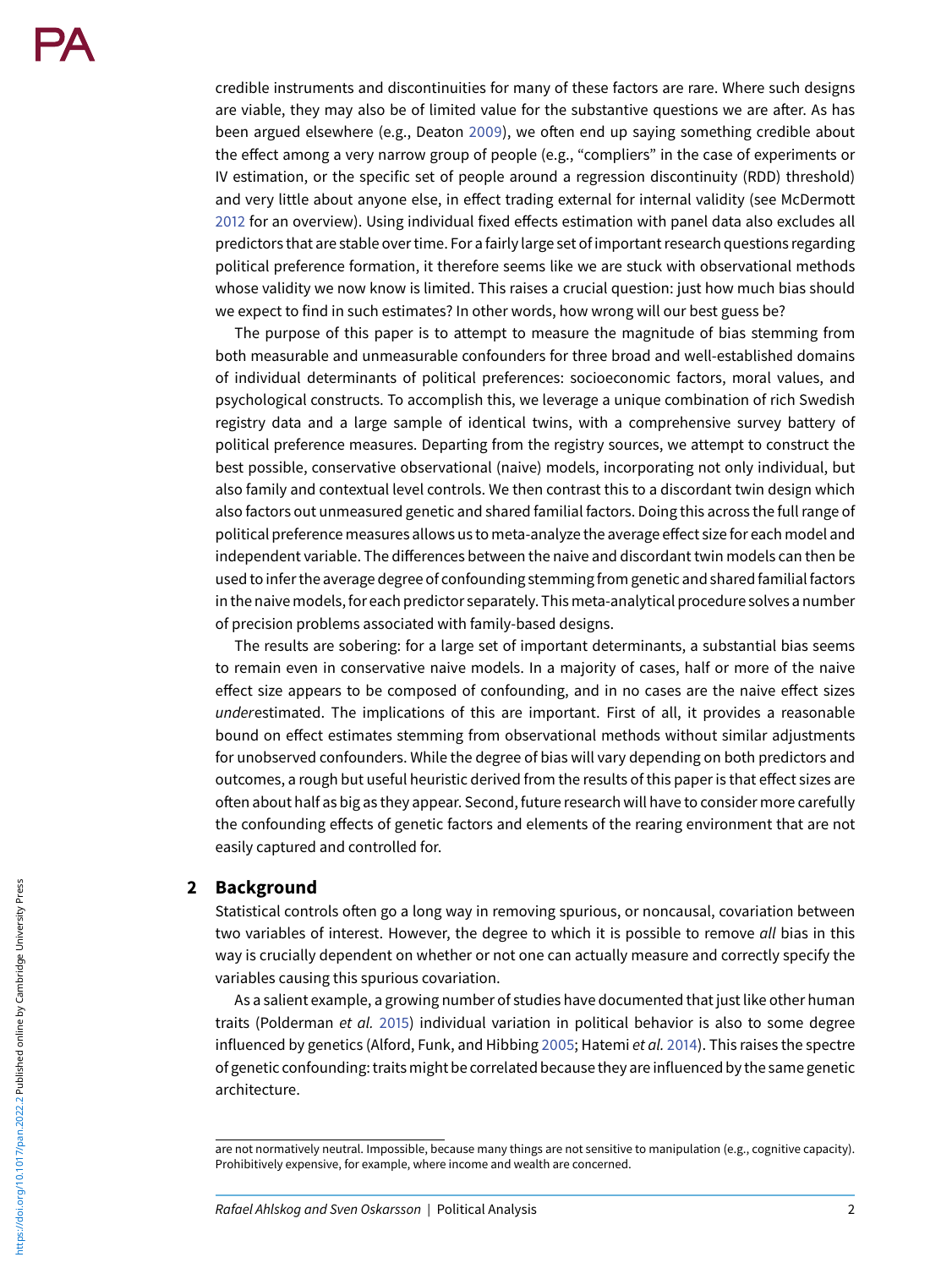Controlling for genetic factors requires genetically informative data. This might mean actual genetic sequencing data. However, modern genomic research tells us that complex social phenotypes are influenced by a very large number—possibly millions—of genetic variants (Chabris et al. [2015\)](#page-11-5), making required sample sizes for analyses controlling for all appropriate genetic variants, if they were known, impossibly large. Moreover, aggregative methods (like adding up all previously identified genetic variants in a so-called polygenic index) have not yet reached a predictive capacity that matches the known magnitude of genetic influences, and will therefore remove only part of the genetic confounding (Young [2019\)](#page-13-0).

Similarly, there might be a number of environmental variables shared in families that are difficult to measure accurately and therefore difficult to control for (parenting style, culture, etc). There is no lack of potential confounders that we can think of, but perhaps we should worry most about the things we cannot think of.

Arguably the most powerful way of controlling for both genetic and other familial factors simultaneously is to use known family relationships to partial out these influences. Specifically, the existence of identical twins gives us access to a type of natural experiment that allows us to completely rule out genetic effects as well as family environment. This is often called the "discordant MZtwin" model (Vitaro, Brendgen, and Arseneault [2009\)](#page-12-10), and boils down to comparing individuals within identical twin pairs—if the twin with, say, higher education also prefers more stringent environmental policies, this association at least cannot be attributed to the confounding effect of genetics or shared family environment. This approach differs from traditional twin methods in behavior genetics (like variance decomposition) in that it does not seek to map the extent of genetic influence, but instead attempts to find causal relationships between environmental variables free from familial confounding.

Our aim is to quantify the degree of bias both captured by, and remaining in, well-specified observational models of political preference formation. To accomplish this, we will contrast meta-analyzed results for naive models using a comprehensive and conservative set of statistical controls to the results from discordant twin models, for a wide range of political preference measures.

We have tried to cover three general and well-established domains of predictors. The first domain is socioeconomic factors—here, the predictors education, income, and wealth are included. The idea that these types of factors are important for political preference formation is arguably as old as political economy itself. The connection between an individuals' level of education and their politics is well established, with results tending to show higher education associated with more liberal or left-leaning preferences (Dunn [2011;](#page-12-11) Weakliem [2002,](#page-12-12) although see Marshall [2016\)](#page-12-13). Similarly, the idea that wealth and income are important determinants of political preferences is central to both the patrimonial voting literature (Lewis-Beck, Nadeau, and Foucault [2013;](#page-12-14) Quinlan and Okolikj [2019;](#page-12-15) Ahlskog and Brännlund [2021\)](#page-11-6) as well as public choice theory more broadly (e.g., Meltzer and Richard [1981\)](#page-12-16).

The second domain is moral and social attitudes. In this domain, we have included social trust, altruism and antisocial attitudes, and utilitarian judgement. Social trust—the tendency to think people in general can be trusted (Van Lange [2015\)](#page-12-17)—has been linked to a variety of political preferences, such as support for right-wing populists (Berning and Ziller [2016;](#page-11-7) Koivula, Saarinen, and Räsänen [2017\)](#page-12-18), attitudes on immigration (e.g., Herreros and Criado [2009\)](#page-12-19) and the size of the welfare state (Bjornskov and Svendsen [2013\)](#page-11-8). Altruism or other-regarding preferences have been proposed to be connected to redistributive politics (Epper, Fehr, and Senn [2020\)](#page-12-20) as well as the general left–right continuum (Zettler and Hilbig [2010\)](#page-13-1). Finally, utilitarian judgement has recently been connected to ideological dimensions such as Right-Wing Authoritarianism and Social Dominance Orientation (Bostyn, Roets, and Van Hiel [2016\)](#page-11-9). Both altruism and utilitarian judgment are also related to the care/harm dimension of Moral Foundations Theory (Graham et al.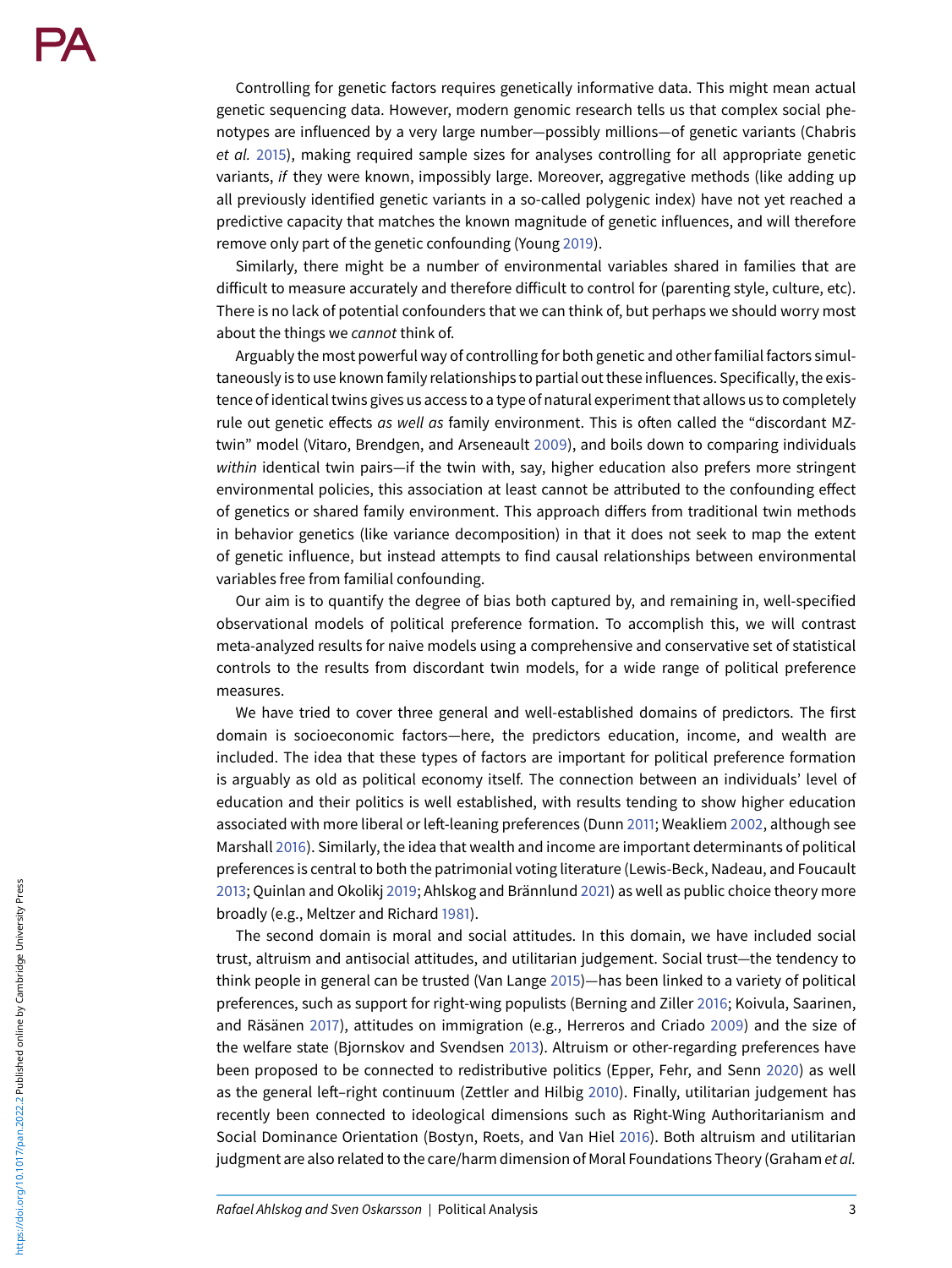[2013\)](#page-12-21), which has been suggested to be more prevalent among individuals with liberal political attitudes (Graham et al. [2011\)](#page-12-22).

The third domain is psychological constructs, and for this domain we have included risk preferences, extraversion, locus of control, and IQ. Risk aversion has been suggested to be a crucial determinant of certain political preferences (Dimick and Stegmueller [2015;](#page-11-10) Cai, Liu, and Wang [2020\)](#page-11-11). Various personality domains have also been proposed to be important. Although it would be preferable to have data for all of the Big Five domains, we can only include extraversion due to data limitations. There is some evidence that extraversion is connected to social conservatism (Carney et al. [2008\)](#page-11-12), although this has been disputed (Gerber et al. [2010\)](#page-12-23). The construct locus of control, a measure on to what extent individuals feel responsible for their own life outcomes, has been shown to vary with political affiliation, with conservatives generally having a stronger internal locus of control (Gootnick [1974;](#page-12-24) Sweetser [2014\)](#page-12-25). Finally, research on the connection between cognitive capacity and political orientation is diverse, with results generally indicating that intelligence predicts more liberal attitudes (Deary, Barry, and Gale [2008;](#page-11-13) Schoon et al. [2010\)](#page-12-26) but also right-wing economic attitudes (Morton, Tyran, and Wengström [2011\)](#page-12-27).

#### **3 Data**

The main data come from a large sample of identical twins in the Swedish Twin Registry (STR). The STR is a near-complete nation-wide register of twins established in the 1950s, now containing more than 200,000 individuals (Zagai et al. [2019\)](#page-13-2). Apart from being possible to connect to other public registers, the STR also frequently conducts their own surveys, making it not only the largest, but also one of the richest twin data sources available.

Political preference measures are taken from the SALTY survey from the STR. The SALTY survey was conducted in 2009–2010 in a total sample of 11,482 individuals born between 1943 and 1958, and contains measures of, among other things, psychological constructs, economic behavior, moral and political attitudes, and behavior and health measures. Importantly for our purposes, the survey contains a comprehensive battery of 34 political preference measures. We use these 34 items as our outcome space. The items present specific policy proposals spanning issue dimensions from economic and social policy (e.g., Taxes should be cut or Decrease income inequality in society) to environmental and foreign policy (e.g., Ban private cars in the inner cities or Sweden should leave the EU), and ask the respondent to indicate to what degree they agree with these proposals on a 1–5 scale. The choice of policy preferences used in the survey overlaps with previous waves of the Swedish Election Study (Holmberg and Oscarsson [2017\)](#page-12-28), which in turn partially overlaps with election studies in several other countries. A full list of the items can be found in Supplementary Appendix A.

Data for the predictors outlined in the background section are gathered from a number of register and survey sources. Precise definitions and sources can also be found in Supplementary Appendix A.

#### 3.1 Additional Datasets

The external validity of the main results is limited by three factors. First, the twin population might differ from the nontwin population simply by virtue of being twins. Second, the subsample of the STR used in this study consists of individuals who have agreed to participate in genotyping (Magnusson et al. [2013\)](#page-12-29), which may signal civic-mindedness that makes them different from the rest of the population. Third, Swedes might differ from other nationals.

To check the external validity of the empty versus naive model changes, data from election surveys in Sweden, Denmark, Norway, and the UK will be leveraged. These contain attitude data that can be matched to some of the outcomes used in the main data, as well as variables for a few predictors and controls. Details on these models can be found in Supplementary Appendix C.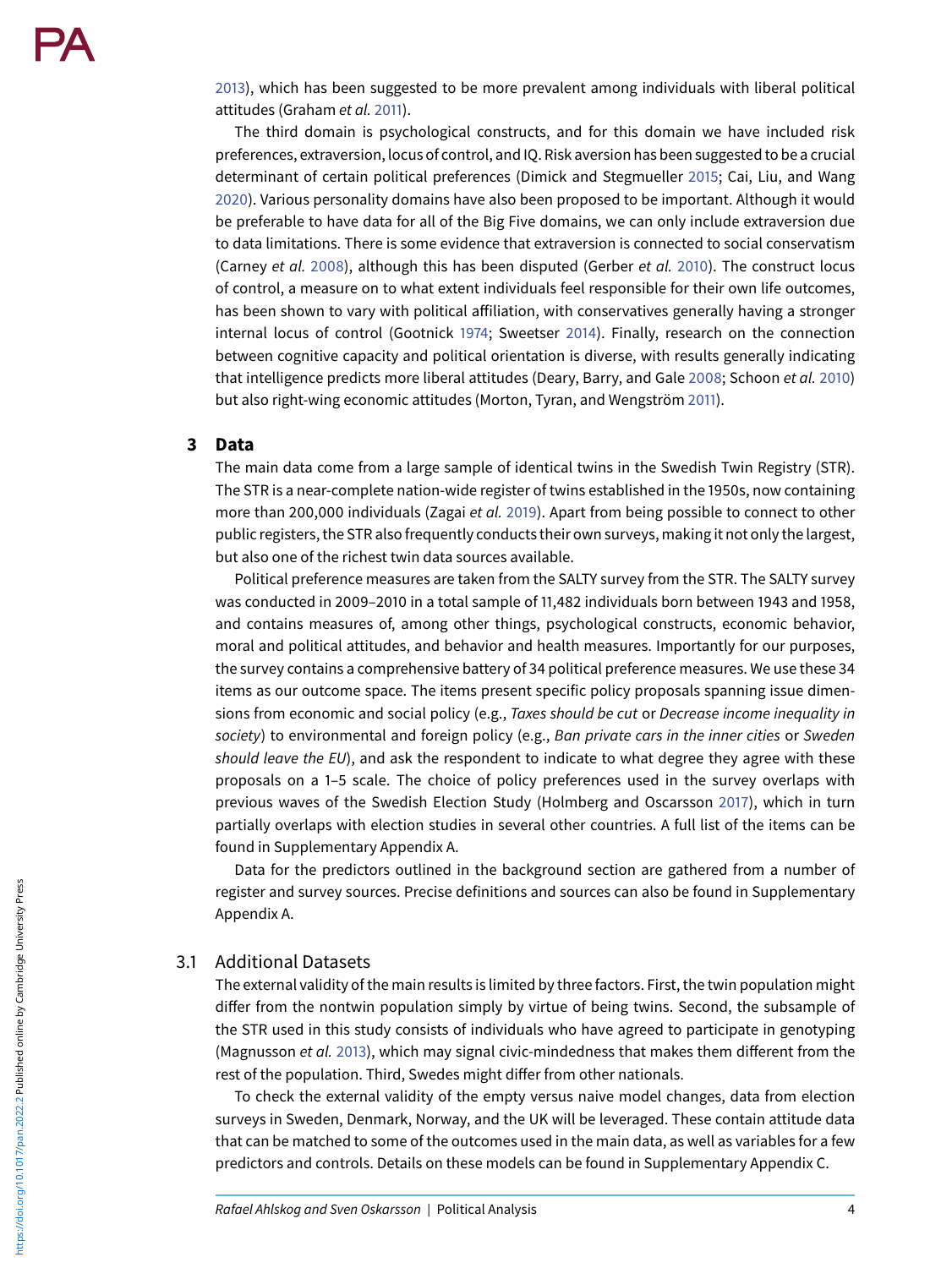#### **4 Method**

The method employed follows three steps for each predictor separately. First, three regression models (empty, naive, and within, as outlined below) are runfor each political preference outcome in the sample of complete twin pairs. Second, a meta-analytical average for all outcomes, per model, is calculated. Third, this average effect size is compared across models to see how it changes with specification[.2](#page-4-0)

This procedure is intended to solve two fundamental problems. The first problem is the one broadly outlined above: it allows us to infer how much confounding each specification successfully captures. The second problem that it solves is that statistical precision is often severely reduced when moving from between- to within-pair estimates, for two reasons. First, since there are half as many pairs as there are individuals, adding pair fixed effects decreases the degrees of freedom by  $n/2$ . Other things being equal, the standard errors should then be inflated by almost the square root of 2, that is, roughly 1.4. Second, since we are removing all factors shared by the twins, withinpair differences are going to be much smaller than the differences between any two randomly selected individuals in the population. This results in less variation in the exposure of interest and therefore less precision (Vitaro et al. [2009\)](#page-12-10). As a consequence, a change in the effect size when going from a naive to a within-pair model is more likely to come about by pure chance than when simply comparing two different naive specifications.

The precision problem is at least partially solved by the aggregation of many outcomes: while we should expect standard errors to be higher in the discordant models, the coefficients should not change in any systematic direction if the naive effect sizes are unbiased. Systematic changes in the *average* effect size across the different preference items is therefore a consequence of model choice (and, we argue, a reduction in bias) rather than variance artefacts.

- 4.1 Models
- 4.1.1 Empty. Three models of increasing robustness will be tested in two stages of comparisons. The first (the "empty," e) model will be used as a reference point and controls only for sex, age fixed effects, and their interaction:

$$
y_{ij}^{e} = a + b_{j}^{e} x_{ki} + b_{2} \text{sex}_{i} + \sum_{a=1}^{\infty} \left( c_{a} a_{j} e_{ia} + d_{a} \text{sex}_{i} \times a_{j} e_{ia} \right) + e_{i}, \tag{1}
$$

where  $i$  denotes an individual twin and  $j$  denotes the outcome.

4.1.2 Naive. The second model (the "naive" model,  $n$ ), and hence the first model comparison, adds a comprehensive set of controls available in the register data. The ambition is to produce as robust a model as possible with conventional statistical controls. The controls include possible contextual (municipal fixed effects), familial (parental birth years, income, and education) and individual (occupational codes, income, and education) confounders. In total, this should produce a model that is fairly conservative:

$$
y_{ij}^n = a + b_j^n x_{ki} + b_2 \text{sex}_i + \sum_{a=1}^n \left( c_a \text{age}_{ia} + d_a \text{sex}_i \times \text{age}_{ia} \right) + \mathbf{b} \chi_{\mathbf{i}} + \mathbf{e}_i,
$$
 (2)

where *χ***i**is the vector of naive controls. Complete definitions of all naive controls can be found in Supplementary Appendix A[.3](#page-4-1)

<span id="page-4-0"></span><sup>2</sup> The code for reproducing our results, as well as intermediate level data, are available from this article's Dataverse at https://doi.org/10.7910/DVN/MGEN32.

<span id="page-4-1"></span><sup>3</sup> Models without education and income as individual controls are also reported in Supplementary Appendix B.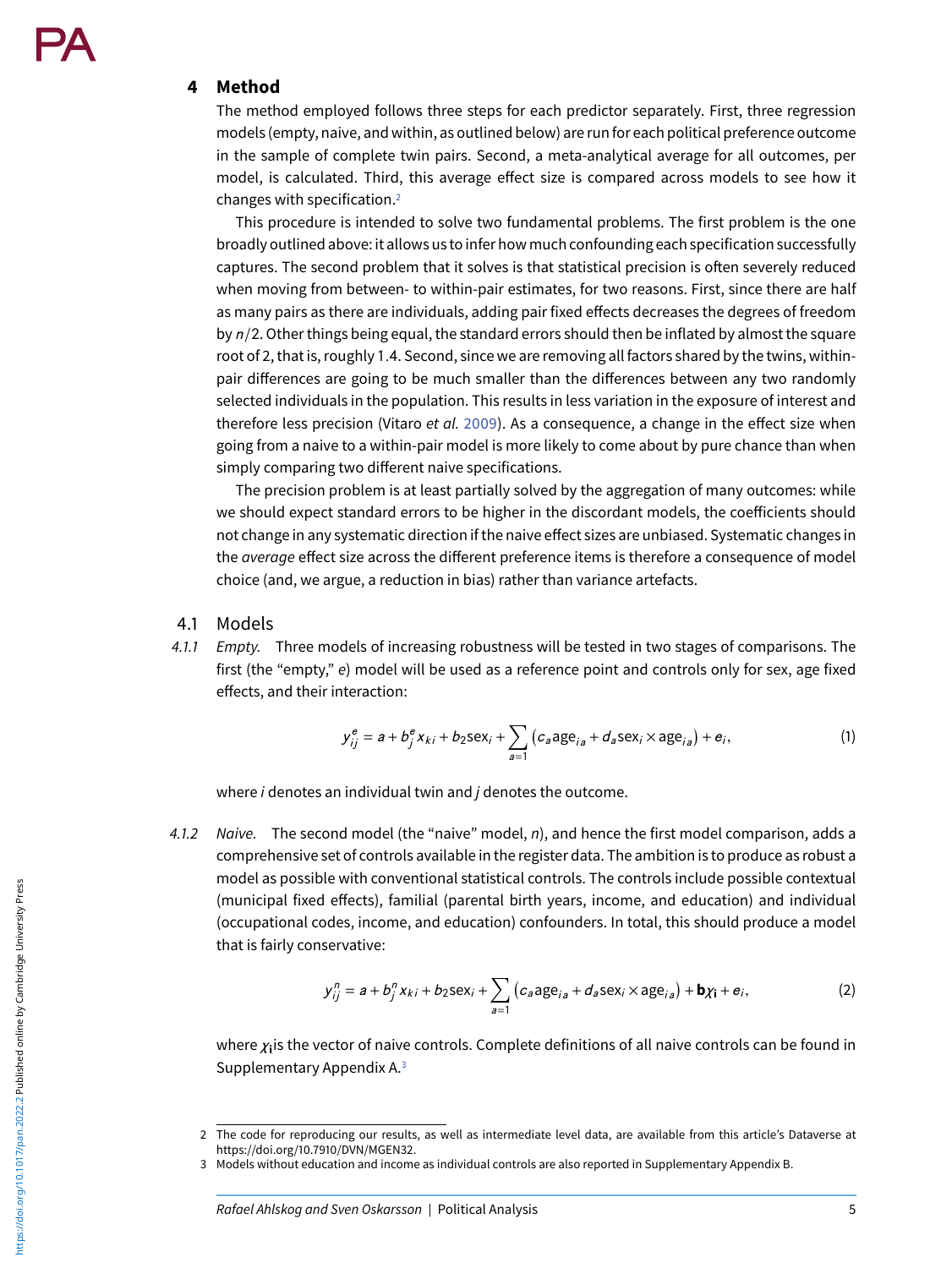4.1.3 Within. Finally, the third model (the "within" model, w) adds twin-pair fixed effects, producing a discordant twin design.<sup>4</sup> This controls for all unobserved variables shared within an identical twin pair, that is, genetic factors, ubpringing and home environment, as well as possible neighborhood and network effects:

$$
y_{ij}^{w} = a + b_{j}^{w} x_{ki} + b_{2} \text{sex}_{i} + \sum_{a=1}^{\infty} (c_{a} a_{j} e_{ia} + d_{a} \text{sex}_{i} \times a_{j} e_{ia}) + b_{i} x_{i} + \sum_{p=1}^{\infty} \phi_{p} P_{ip} + e_{i},
$$
 (3)

where  $\sum \phi_p P_{ip}$  are the twin-pair fixed effects for twin pair p. Note that when adding these pair fixed effects, the age and sex variables as well as many of the controls will automatically be dropped since they are shared within pairs.

#### 4.2 Changes Between Models

In all models, standardized regression coefficients are used to facilitate aggregation and comparison. Furthermore, to be able to calculate meaningful averages of coefficients across the full range of outcomes, all outcomes *yj* are transformed to correspond to positive coefficients in the baseline model (i.e., empty when comparing empty vs. naive, and naive when comparing naive vs. within), such that

$$
y_j^{e*} = |y_j^{e}|,
$$
  
\n
$$
y_j^{n*} = 6 - y_j \text{ if } b_j^{e} < 0
$$
\n(4)

<span id="page-5-2"></span>is used when introducing the naive controls, and

<span id="page-5-3"></span>
$$
y_j^{n*} = |y_j^n|,
$$
  
\n
$$
y_j^{w*} = 6 - y_j \text{ if } b_j^n < 0
$$
\n(5)

is used when moving from the naive to the within model. $5$  To see why this transformation is necessary, consider its absence—the average effect size would reflect both negative and positive effects and thus go toward zero, and the average effect size would be the result of the arbitrary coding of the items. Norming the sign by the previous model makes sure that changes to the average when new controls are introduced have an interpretation. Since there are two model comparisons (naive following empty, and within following naive), the naive model will also exist in two versions: one normed with Equation [\(4\)](#page-5-2) to compare with the empty model (and hence with coefficients on both sides of the null), and one renormed with Equation [\(5\)](#page-5-3) used as the departure point for the within model (and hence with non-negative coefficients).

When moving from the naive model to the discordant twin model, we should expect the precision in the estimates to decrease more than when moving from the empty to the naive model. This, as elaborated above, follows from the introduction of twin-pair fixed effects and implies that point estimates for any given preference measure can change substantially due to random chance. In expectation, however, the change between models is zero under the null hypothesis that the naive model captures all confounding. Leveraging the fact that there are 34 different outcomes in the same sample therefore allows us to make inferences about the average degree of confounding remaining: systematic differences between the naive and within models should not arise as a consequence of statistical imprecision.

<span id="page-5-1"></span><span id="page-5-0"></span><sup>4</sup> This is implemented in Stata using the reghdfe command and absorbing twin-pair identifiers.

<sup>5</sup> The correct mirror transformation is max(*y* )+ min(*y* )− *yj* , which reduces to 6− *yj* since all outcomes range from 1 to 5.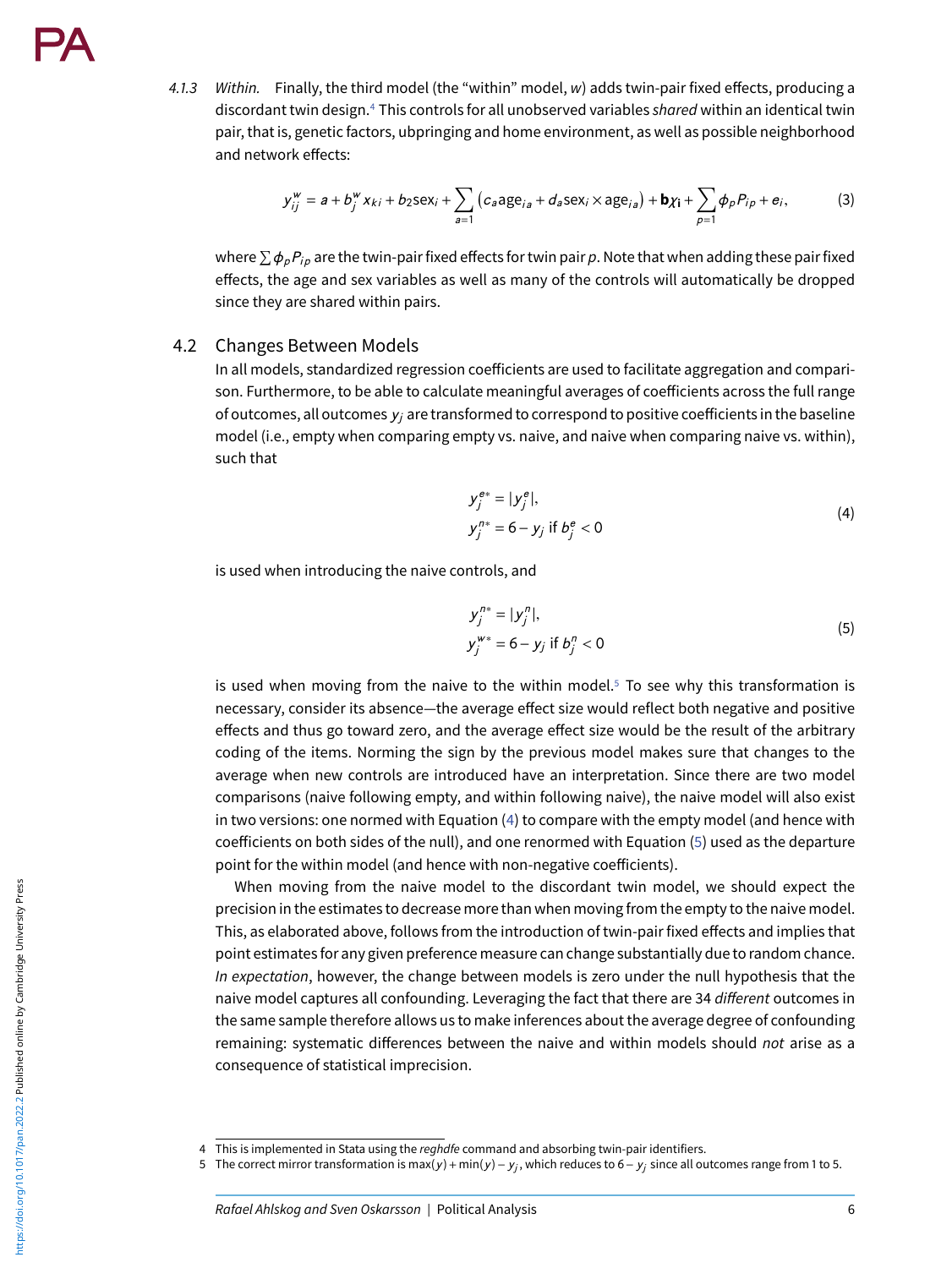The first step in assessing how the effects change as a consequence of model choice is to calculate the overall average effect size B for all outcomes, for each specification and predictor:

$$
B_v^m = \frac{1}{k} \sum_{j=1}^k b_{vj}^{m*}.
$$
 (6)

Here,  $k$  is the number of dependent variables (i.e., 34 for the main models),  $m$  is the model (out of  $e, n$ , or  $w$ ) and  $v$  is the predictor.

To know whether changes between models are meaningful, we also need standard errors for this mean. Since political preferences tend to vary along given dimensions (such as left–right) is also necessary to account for the correlation structure of the outcome space. Unless completely independent, the effective number of outcomes is lower than 34. The standard error for  $B$ , when adjusted for the correlation matrix of the outcome space, is therefore the meta-analytical standard error for overlapping samples (Borenstein et al. [2009,](#page-11-14) Ch. 24):

$$
SE_{B_v^m} = \sqrt{V\left(\frac{1}{k}\sum_{j=1}^k b_{vj}^{m*}\right)} = \left(\frac{1}{k}\right)\sqrt{\left(\sum_{j=1}^k V_{b_{vj}^{m*}} + \sum_{j\neq l}^k (r_{jl}\sqrt{V_{b_{vj}^{m*}}\sqrt{V_{b_{vi}^{m*}}}})\right)},
$$
(7)

where  $r_{ii}$  is the pairwise correlation between preference measures *j* and *l*.<sup>[6](#page-6-0)</sup> To see how this correction affects the standard error, we can consider how it changes as the correlations between the preferencemeasures change. In the special case where the outcomes are completely uncorrelated, such that  $r_{j,l} = 0 \forall j,l$ , the formula collapses to  $\frac{1}{k} \sqrt{\sum_{j=1}^{k} V_{b_{vj}^{m*}}}$  and is decreasing in the number of outcomes: each preference measure adds independent information. As the correlation between outcomes increases, the standard error also increases by the correspondingfraction of the product of the individual item standard errors, and approaches, in the case where  $r_{i,j} = 1 \forall j, l$  the simple average of all included standard errors, such that any additional outcome provides no additional information.

#### **5 Results**

The first set of results, shown in Figures [1](#page-7-0) and [2,](#page-7-1) includes all 34 political preference outcomes.<sup>7</sup> The lightest bars represent the meta-analyzed empty models, that is, the average standardized coefficients across all 34 outcomes, with only sex, age, and their interaction as controls.<sup>8</sup> The largest average coefficient is evident for education years at 11.9% of a standard deviation, trailing all the way down to 3.4% for utilitarian judgment.

We can also see changes to the average effect sizes when moving from the empty to the naive models. It is evident that the extensive controls introduced in the naive models in many cases draw the average effect size substantially toward the null. For example, the naive effect estimate for education years is roughly 67% of the empty effect estimate, for IQ roughly 65% and for work income roughly 47%. In most cases, the reduction in the effect estimate is also itself significant, the exceptions being altruism, antisocial attitudes, and utilitarian judgment, where the average empty estimates were close to zero to begin with.

<span id="page-6-0"></span><sup>6</sup> A minor detail is that this formula is for completely overlapping samples. While the samples for the different preference outcomes are going to vary slightly due to nonresponse on certain preference issues, this nonoverlap is negligible and will lead to the estimated standard errors being marginally too conservative.

<span id="page-6-1"></span><sup>7</sup> An alternative way of viewing specific political preferences is to see them as instantiations of latent ideological constructs. In Supplementary Appendix B, we also present detailed results using indices derived from the first five principal components of the outcome space. The results with these reduced attitude dimensions are qualitatively identical to those presented here.

<span id="page-6-2"></span><sup>8</sup> Tables with all details can be found in Supplementary Appendix B, and histograms of the complete effect size distributions for all models and predictors are found in Supplementary Appendix D.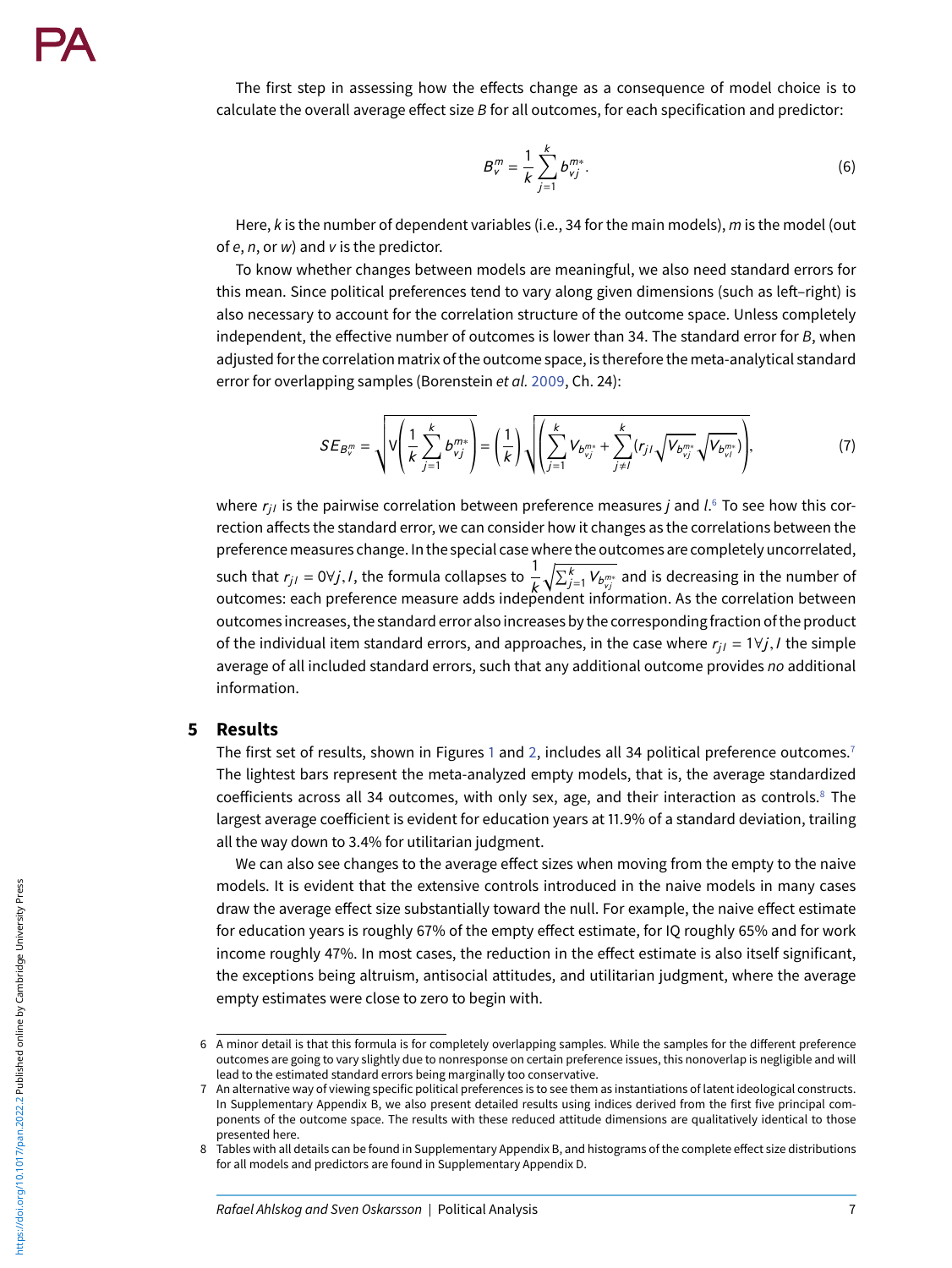<span id="page-7-0"></span>

<span id="page-7-1"></span>**Figure 1.** Main results, all outcomes, empty versus naive. Average beta coefficients across all outcomes, per model and predictor. 90% confidence intervals shown.



**Figure 2.** Main results, all outcomes, naive versus within. Average beta coefficients across all outcomes, per model and predictor. 90% confidence intervals shown.

Furthermore, we can see what happens when we move from the naive models to the within models in Figure [2.](#page-7-1) Comparing the renormed naive to the within models, substantial chunks of the effect sizes are again removed. For example, for education years only 33% of the naive effect size remains, for work income 36% and for trust roughly 25%. For these, as well as college education and risk preferences, the majority of the naive effect size appears to be attributable to unmeasured confounding shared within twin pairs, whereas for net wealth and extraversion it is roughly half. This reduction is itself significant for education years, college, gross and net wealth, work income, trust, and risk preferences. In other cases, most notably utilitarian judgment, the within models are not at all or only slightly closer to zero than the naive models indicating that unmeasured familial confounding is not biasing these results appreciably.

Not all political preferences are theoretically plausibly connected to each predictor, however. Including all political preference outcomes is therefore going to push estimates for all models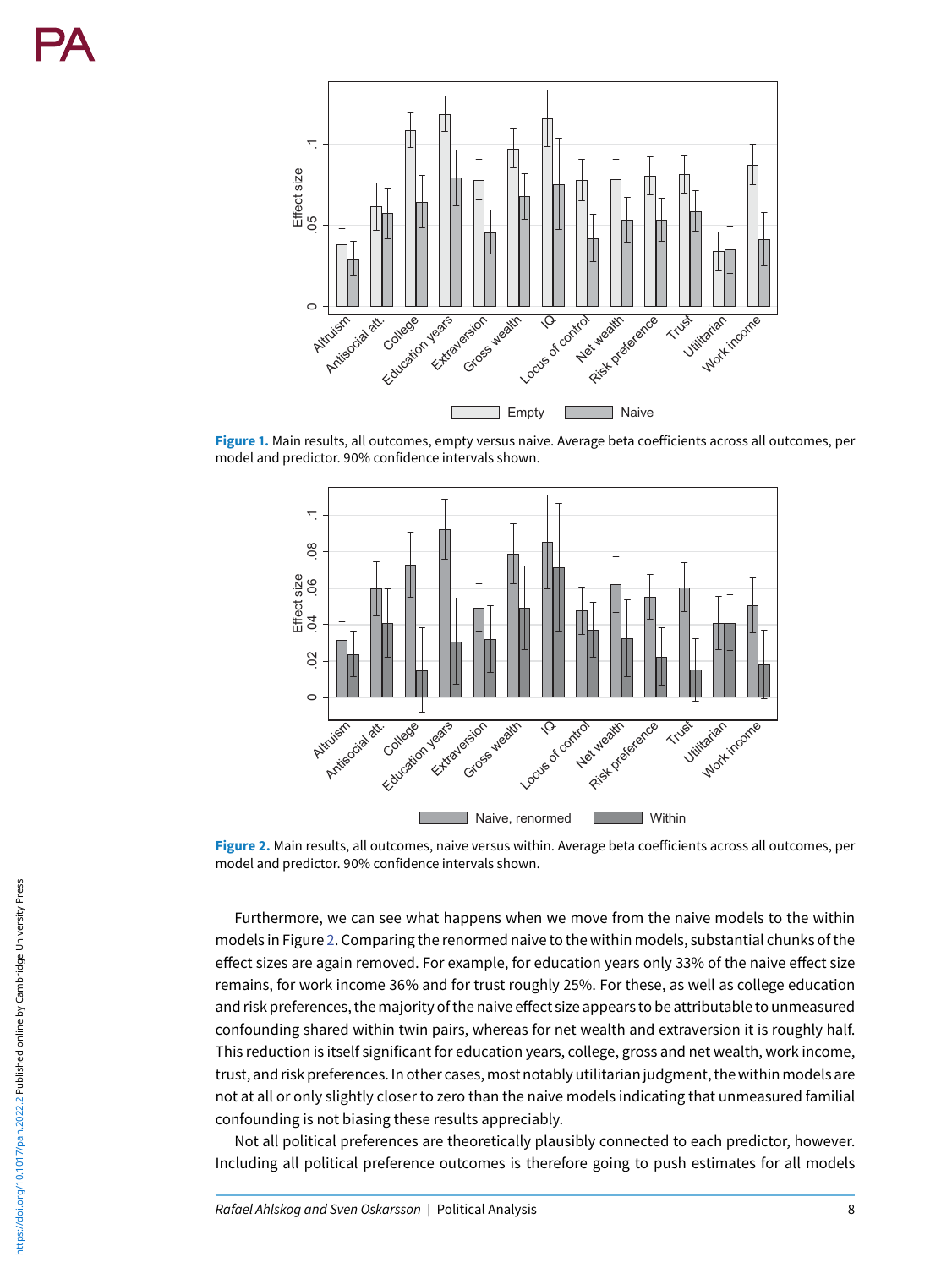<span id="page-8-0"></span>

**Figure 3.** Winner's curse: naive significance selection. Average beta coefficients for outcomes with *p* < 0.05 in naive model, per model and predictor. 90% confidence intervals shown. Only predictors with at least five included outcomes shown (number of included outcomes in parentheses).

toward zero. For this reason, it is also interesting to restrict the analysis to some set of key outcomes per predictor. Barring a carefully constructed set of hypotheses, this can be done in an atheoretical fashion in two different ways. First of all, we report results restricted to the outcomes that were initially statistically significant ( $p < 0.05$ ) in the naive models. Selecting on significance is known to produce a phenomenon known as the "winner's curse"—meaning that the expected effect size is inflated. Apart from testing a more "lenient" set of outcomes, this procedure therefore also partially mimics the effects of publication bias (Young, Ioannidis, and Al-Ubaydli [2008\)](#page-13-3).

In Figure [3,](#page-8-0) the Winner's curse results selected on naive significance are presented (restricted to predictors with at least five outcomes passing the threshold). As expected, there is a general inflation in effect sizes (the extent to which this is due to the Winner's curse versus a better selection of outcomes is not possible to evaluate with the current methodology). However, there is still a substantial reduction in the average effect sizes for all predictors when moving to within-pair variation. For example, whereas previously the within pair effect of IQ was 84% of the naive effect and the reduction not significant, it is now 52% and significant. The reductions are also significant for all shown predictors except locus of control and antisocial attitudes.

Another way of atheoretically picking the "right" outcomes to include for each predictor is to look at the naive effect size instead of statistical significance. We have set the (somewhat arbitrary) threshold of having a standardized coefficient of at least *β* > 0.1. This filters on substantive rather than statistical significance and is going to lead to higher average effect sizes in both models for purely mechanical reasons, in a fashion similar to the Winner's curse.

Figure [4](#page-9-0) presents the results selected on naive effect sizes (again restricted to predictors with at least five outcomes passing the threshold). The picture is consistent with the previous results reductions when moving to within-pair variation are substantial (the remaining effect is generally in the range of 40–60%) and are significant for the shown predictors except antisocial attitudes and IQ.

#### 5.1 Robustness

To evaluate the external validity of the results, we have matched political preference items from Swedish, Danish, Norwegian, and British election surveys to the corresponding items in SALTY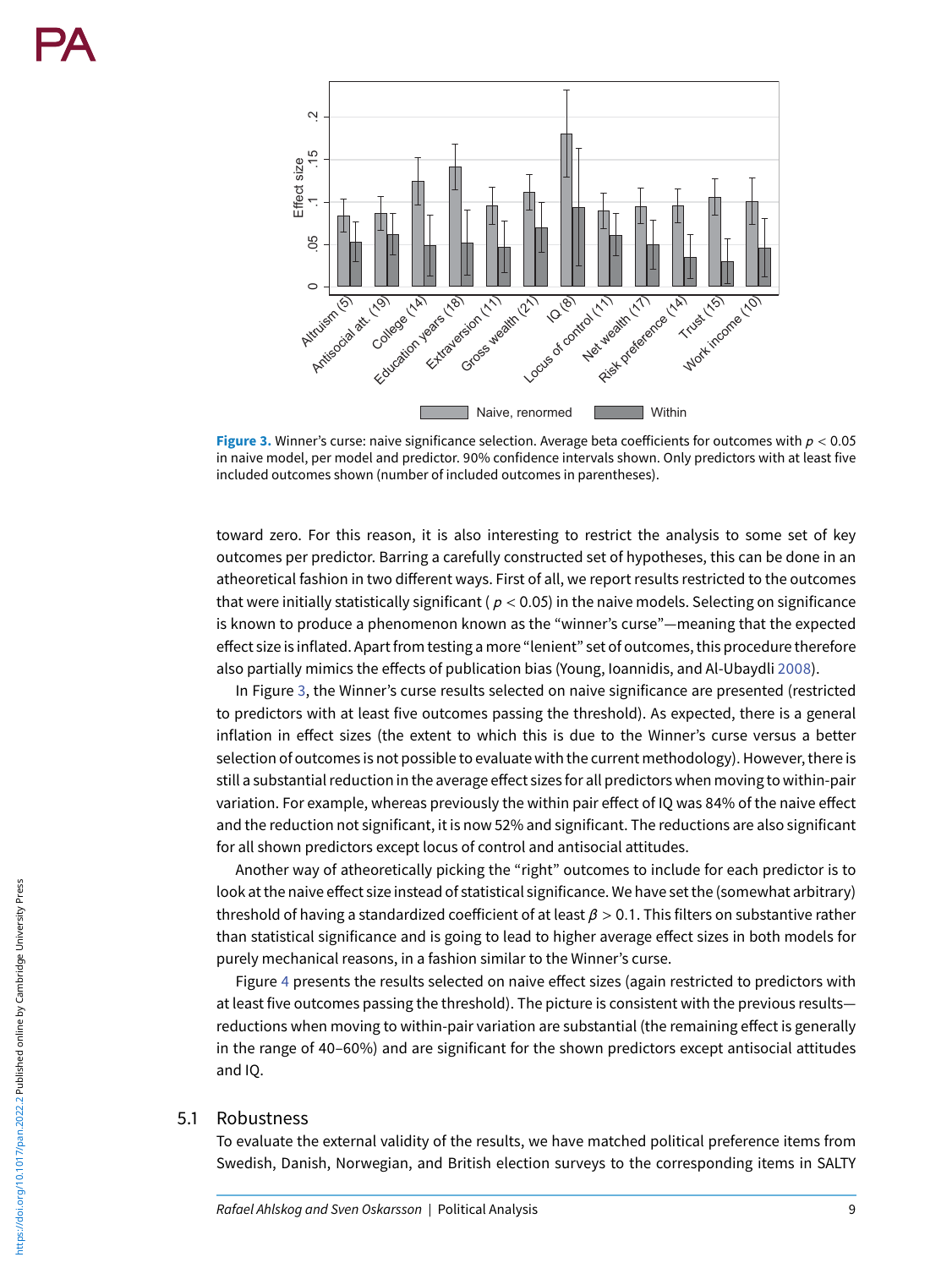<span id="page-9-0"></span>

**Figure 4.** Naive effect size selection. Average beta coefficients for outcomes with *β* > 0.1 in naive model, per model and predictor. 90% confidence intervals shown. Only predictors with at least five included outcomes shown (number of included outcomes in parentheses).

and run empty and naive models for a small subset of predictors. These results can be found in Supplementary Appendix C. Both average effect sizes and reductions in effect sizes between models are comparable when using data from the Swedish election study. This indicates that the overall results are not driven by the particular characteristics of the twin sample. Furthermore, effect size reductions are roughly comparable when using data from other Nordic countries. The least consistent results are obtained for college and income in the British sample, where the included controls make sizable dents in the effect sizes in the STR data, but almost none in the British data. This could stem from differences in data quality, but could also be taken to imply that the remaining familial bias is even larger in the British data. It is also possible that it reflects other institutional differences between the UK and the other included countries. In almost all cases, the matched within-pair models in the STR data further cuts the effect sizes dramatically, which indicates that the overall pattern of results should be externally valid.

Furthermore, to check the robustness of the results to violations of the independence assumption, we tested a set of contact rate interaction models. These are outlined in detail in Supplementary Appendix B. In summary, effect size reductions may be slightly inflated, but not significantly so for any predictor except IQ.

#### **6 Discussion**

The feasibility of observational methods for capturing causal effects on political preferences depends on to what extent they are able to remove confounding variation. In this study, we have shown that for a fairly large set of predictors, even conservative observational models will often still sufferfrom substantial bias. This bias can befound across predictors in all of the three domains we were able to investigate, but was particularly pronounced in the domain most often assumed to be crucial for political preference formation—socioeconomic factors like education, income, and wealth.

Using discordant twin analyses to estimate the remaining level of confounding is not without problems. This study was partly designed to overcome one of the main issues—decreased precision—but others can be addressed. In particular, there is always a risk that some remaining factor in the unique environment confounds the relationship. We have gone to great lengths to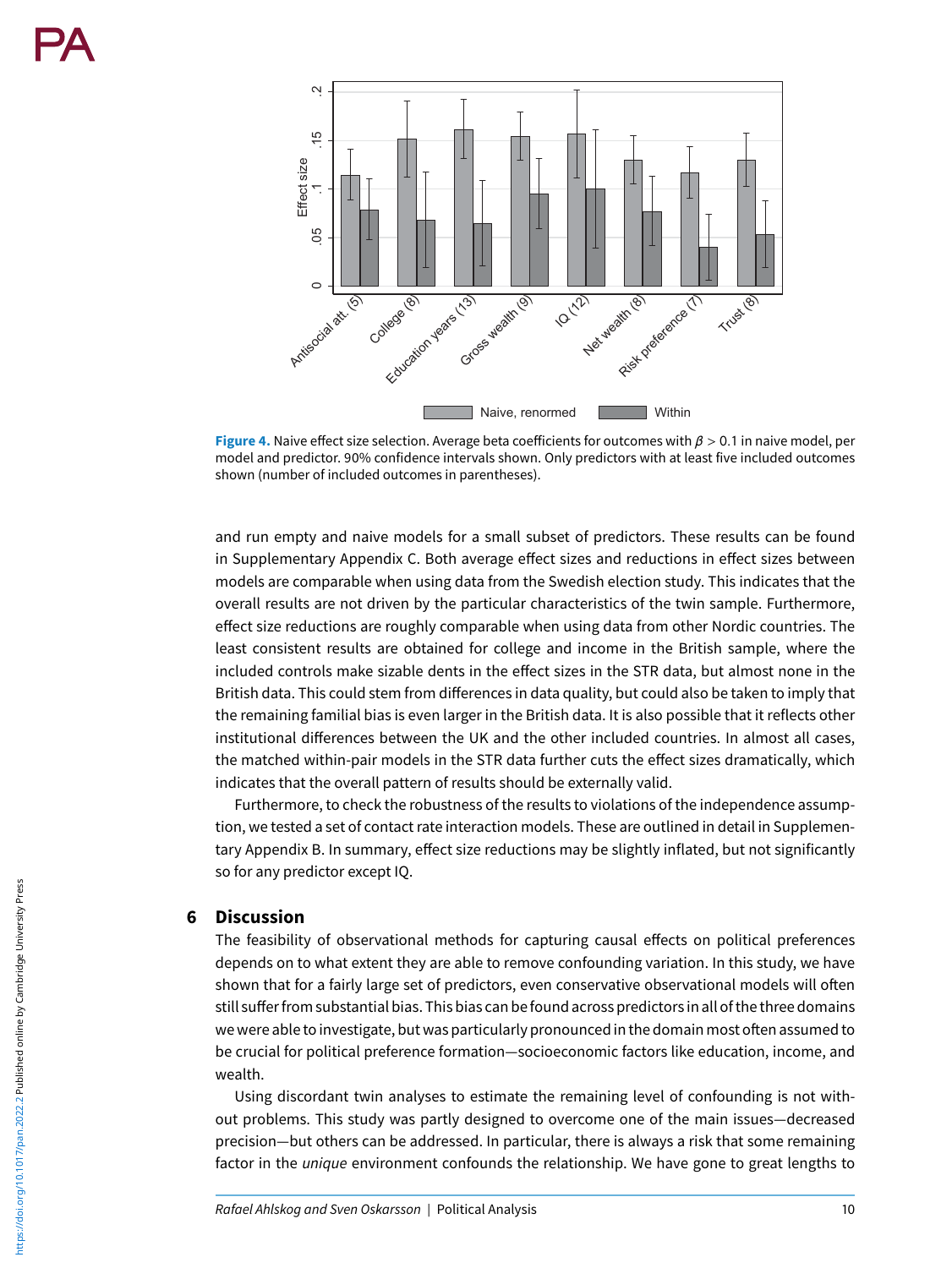include as powerful statistical controls as possible, but this risk can never be fully ameliorated. However—unique environmental confounders will be missing for both naive and within-pair models, and will therefore not detract from the main takehome message: observational models with a seemingly robust and conservative set of controls are likely substantially biased by familial factors that are difficult to capture.

Another issue that could be important in the present case is random measurement error in the predictor. This becomes important since the attenuating effect of measurement error is potentially magnified when adding twin-pair fixed effects, at least in bivariate models (Griliches [1979\)](#page-12-30). $9$  In some of the more important cases, this would be less of an issue since data often come from registers with high reliability (e.g., education, wealth and income etc.), but for some of the psychological constructs it might cause an artifically large "bias reduction" that is actually attributable to magnified attenuation bias. This problem does not apply to problems with systematic measurement error—while a problem in its own right, it will attenuate estimates from all models equally. Unfortunately, without a good idea of the degree of measurement error (i.e., test– retest reliability ratios) for the specific items used to operationalize the predictors in this study, the possible magnitude of this problem is difficult to assess, and such an assessment would only be valid for bivariate comparisons.

Finally, an issue with discordant twin designs that has been discussed in the econometric literature (dating back to Griliches [\(1979\)](#page-12-30)) is that while twin-fixed effects does filter out much of the endogenous variation, it also filters out exogenous variation. If the proportion between the two is unaltered, we would be in no better situation than without the discordant design altogether (see e.g., Bound and Solon [\(1999\)](#page-11-15) for a more thorough discussion). However, departing from the plausible assumption that the net effect of unobserved confounders is to inflate, rather than suppress, effect estimates, our within-pair models are still going to provide an upper bound. As such, we would not be finding bias reductions that are artifically large, but too small. This assumption can be bolstered by the fact that the net effect of the *observable* confounders (comparing empty to naive models in Figure [1\)](#page-7-0) is inflationary.

Taking our aggregate effect size reductions at face value, a reasonable heuristic appears to be that we should expect roughly half of the effect size from naive observational methods to be composed of confounding. This result is largely in line with what tends to show up in discordant twin designs with other political outcomes. In Weinschenk and Dawes [\(2019\)](#page-13-4), the estimated effect of education on political knowledge is reduced by about 72% when going from a naive to a discordant twin model. Similarly, in a recent paper on the relationship between political attitudes and participation by Weinschenk et al. [\(2021\)](#page-13-5), the effect size decreased by 60%, 38% and 35% in Germany, the United States, and Sweden, respectively (in Denmark it was found to disappear completely). Looking at education and political participation, Dinesen et al. [\(2016\)](#page-11-16) found that the effect decreased by 53% in the United states, and disappeared completely in Denmark and Sweden. Thus, it appears likely that our proposed general rule of thumb would also apply to outcomes other than political preferences, like political participation, civicness, knowledge and similar types of behaviors.

The pattern of results shown in this paper should be a strong reminder that observational estimates are likely to be substantially biased—even when a conservative set of controls are utilized. In short, causal conclusions in these situations are rarely warranted. This should not discourage researchersfrom the well-established approach of using themultiple regression toolkit on observational data—on the contrary, as we point out in the introduction, it is in many cases

<span id="page-10-0"></span><sup>9</sup> In bivariate models with twin-pair fixed effects, the attenuation becomes a simple factor of the within pair correlation *ρ* in the predictor:  $\beta = \frac{\hat{\beta}}{1 - r_e/(1 - \rho)}$  where  $r_e$  is the ratio of measurement error. In this case, attenuation bias is the same or larger in the within-pair models, but in models with multiple independent variables, the change could go in either direction.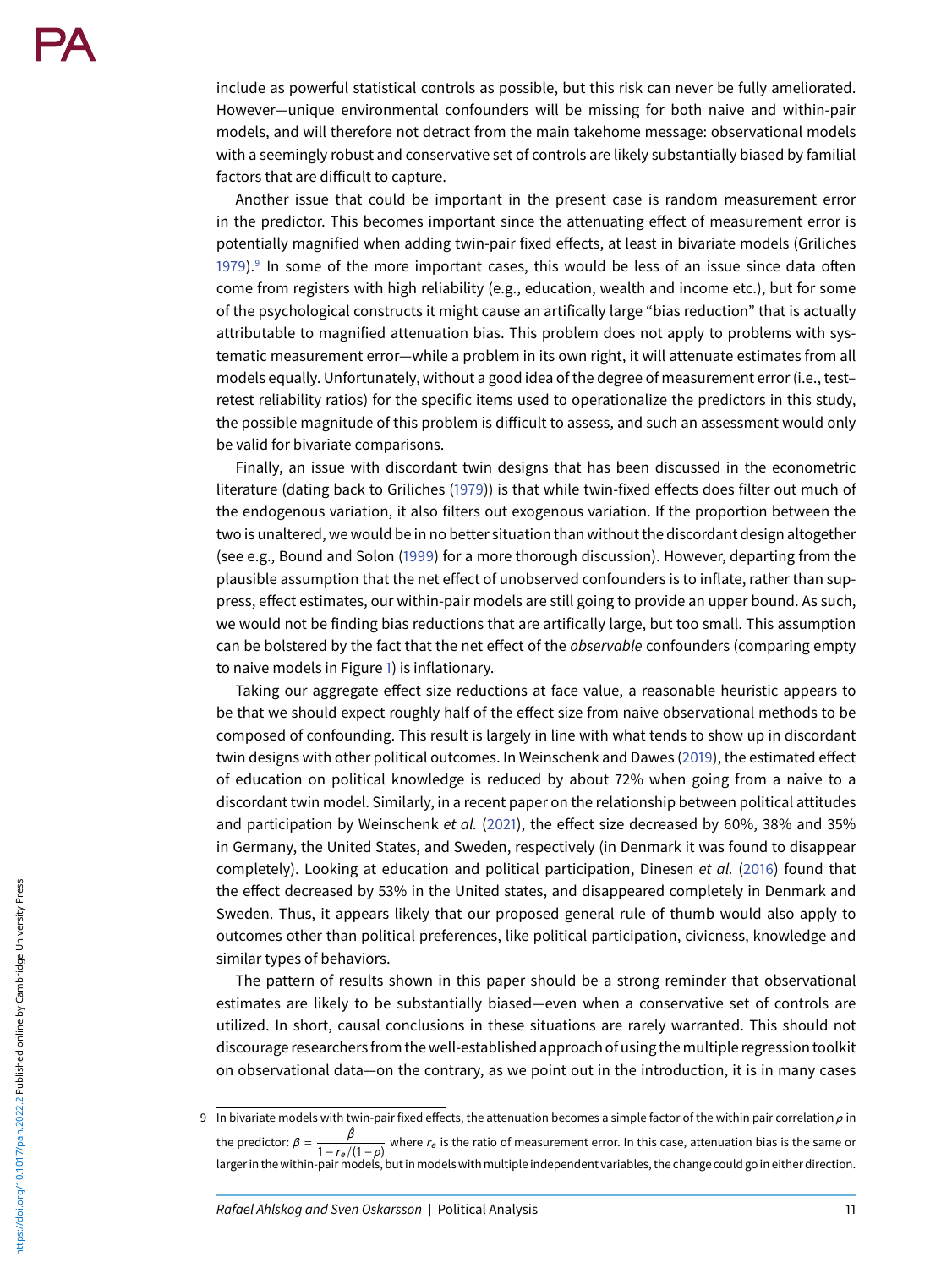the only tool available to us. However, it underscores the necessity of refraining from using causal language, and making policy recommendations that will, in many cases,fall short in the real world.

#### **Funding**

This work was supported by Riksbankens Jubileumsfond [P18:-0728:1].

#### **Conflicts of Interest**

The authors would like to declare no conflicts of interest.

#### **Data Availability Statement**

This paper is based on proprietary register data held by Statistics Sweden and the Swedish Twin Register. The full code for obtaining the results reported in the paper, as well as intermediate (aggregate) data is available from the Political Analysis Dataverse at https://doi.org/10.7910/DVN /MGEN32 [\(Ahlskog and Oskarsson \(2022\)\). The Dataverse also contains a detailed description on](https://doi.org/10.7910/DVN/MGEN32) how to apply for access to the register data.

### **Supplementary Material**

[For supplementary material accompanying this paper, please visit](https://doi.org/10.1017/pan.2022.2) https://doi.org/10.1017/ pan.2022.2.

### **References**

- <span id="page-11-6"></span>Ahlskog, R., and A. Brännlund. 2021. "Uncovering the Source of Patrimonial Voting: Evidence from Swedish Twin Pairs." Political Behavior. <https://doi.org/10.1007/s11109-020-09669-4>
- <span id="page-11-17"></span>Ahlskog, R., and S. Oskarsson. 2022. "Replication Code for: Quantifying Bias from Measurable and Unmeasurable Confounders across Three Domains of Individual Determinants of Political Preferences." Harvard Dataverse. [https://doi.org/10.7910/DVN/MGEN32 UNF:6:phnYW](https://doi.org/10.7910/DVN/MGEN32%20UNF:6:phnYW$+$g6qZF/LeaiAs2EzA$==$%5bfileUNF%5d)+g6qZF/LeaiAs2EzA==[fileUNF]
- <span id="page-11-4"></span>Alford, J. R., C. L. Funk, and J. R. Hibbing. 2005. "Are Political Orientations Genetically Transmitted?" American Political Science Review 99 (2): 153–167.
- <span id="page-11-0"></span>Angrist, J. D., and J. S. Pischke. 2010. "The Credibility Revolution in Empirical Economics." Journal of Economic Perspectives 24 (2): 3–30.
- <span id="page-11-7"></span>Berning, C., and C. Ziller. 2016. "Social Trust and Radical Rightwing Populist Party Preferences." Acta Politica 52: 1–20.
- <span id="page-11-8"></span>Bjornskov, C., and G. T. Svendsen. 2013. "Does Social Trust Determine the Size of the Welfare State?" Public Choice 157 (1–2): 269–286.
- <span id="page-11-14"></span>Borenstein, M., L. Hedges, J. Higgens, and H. Rothstein. 2009. Introduction to Meta-Analysis. West Sussex: Wiley.
- <span id="page-11-9"></span>Bostyn, D. H., A. Roets, and A. Van Hiel. 2016. "Right-Wing Attitudes and Moral Cognition." Personality and Individual Differences 96: 164–171.
- <span id="page-11-15"></span>Bound, J., and G. Solon. 1999. "Double Trouble: On the Value of Twins-Based Estimation of the Return to Schooling." Economics of Education Review 18: 169–182.
- <span id="page-11-11"></span>Cai, M., P. Liu, and H. Wang. 2020. "Political Trust, Risk Preferences, and Policy Support." World Development 125: 104687.
- <span id="page-11-12"></span>Carney, D. R., J. T. Jost, S. D. Gosling, and J. Potter. 2008. "The Secret Lives of Liberals and Conservatives." Political Psychology 29 (6): 807–840.

<span id="page-11-5"></span>Chabris, C. F., J. J. Lee, D. Cesarini, D. J. Benjamin, and D. I. Laibson. 2015. "The Fourth Law of Behavior Genetics." Current Directions in Psychological Science 24 (4): 304–312.

- <span id="page-11-1"></span>Clark, W. R., and M. Golder. 2015. "Big Data, Causal Inference, and Formal Theory: Contradictory Trends in Political Science?: Introduction." PS: Political Science and Politics 48 (1): 65–70.
- <span id="page-11-13"></span>Deary, I., D. Barry, and C. Gale. 2008. "Childhood Intelligence Predicts Voter Turnout, Voting Preferences, and Political Involvement in Adulthood." Intelligence 36: 548–555.

<span id="page-11-3"></span>Deaton, A. 2009. "Instruments of Development: Randomization in the Tropics, and the Search for the Elusive Keys to Economic Development." National Bureau of Economic Research Working Paper 14690.

<span id="page-11-10"></span>Dimick, M., and D. Stegmueller. 2015. "The Political Economy of Risk and Ideology." SOEP Papers 809-2015.

<span id="page-11-16"></span>Dinesen, P. T., et al. 2016. "Estimating the Impact of Education on Political Participation." Political Behavior, 38: 579–601.

<span id="page-11-2"></span>Druckman, J. N., D. P. Green, J. H. Kuklinski, and A. Lupia. 2006. "The Growth and Development of Experimental Research in Political Science." The American Political Science Review 100 (4): 627–635.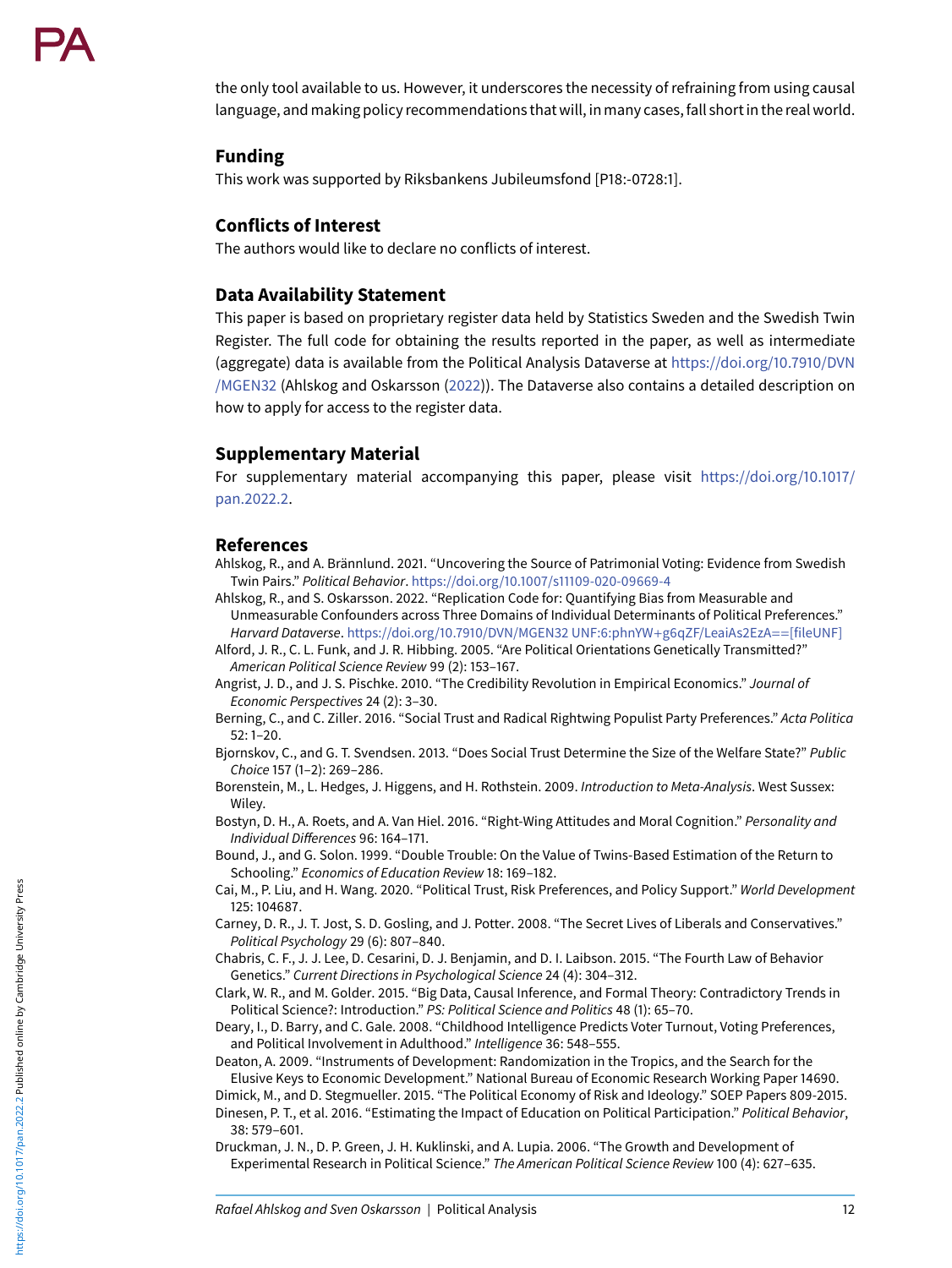- <span id="page-12-11"></span>Dunn, K. 2011. "Left-Right Identification and Education in Europe: A Contingent Relationship." Comparative European Politics 9: 292–316.
- <span id="page-12-20"></span>Epper, T., E. Fehr, and J. Senn. 2020. "Other-Regarding Preferences and Redistributive Politics." ECON, Working Paper 339, Department of Economics, University of Zurich.
- <span id="page-12-23"></span>Gerber, A. S., G. A. Huber, D. Doherty, C. M. Dowling, and S. E. Ha. 2010. "Personality and Political Attitudes." American Political Science Review 104 (1): 111–133.
- <span id="page-12-24"></span>Gootnick, A. T. 1974. "Locus of Control and Political Participation of College Students." Journal of Consulting and Clinical Psychology 42 (1): 54–58.
- <span id="page-12-22"></span>Graham, J., B. A. Nosek, J. Haidt, R. Iyer, S. Koleva, and P. H. Ditto. 2011. "Mapping the Moral Domain." Journal of Personality and Social Psychology 101 (2): 366–385.
- <span id="page-12-21"></span>Graham, J., et al. 2013. "Moral Foundations Theory: The Pragmatic Validity of Moral Pluralism." Advances in Experimental Social Psycholog 47: 55–130.
- <span id="page-12-30"></span>Griliches, Z. 1979. "Sibling Models and Data in Economics: Beginnings of a Survey." Journal of Political Economy 87: S37–S64.
- <span id="page-12-9"></span>Hatemi, P. K., et al. 2014. "Genetic Influences on Political Ideologies: Twin Analyses of 19 Measures of Political Ideologies from Five Democracies and Genome-Wide Findings from Three Populations." Behavioral Genetics 44: 282–294.
- <span id="page-12-19"></span>Herreros, F., and H. Criado. 2009. "Social Trust, Social Capital and Perceptions of Immigration." Political Studies 57 (2): 337–355.
- <span id="page-12-28"></span>Holmberg, S., and H. E. Oscarsson. 2017. "Svensk valundersökning 2010." Svensk Nationell Datatjänst. Version 1.0.
- <span id="page-12-0"></span>Huber, J. 2013. "Is Theory Getting Lost in the 'Identification Revolution'?" The Political Economist, Summer:  $1 - 3$ .
- <span id="page-12-3"></span>Jennings, M. K., and R. G. Niemi. 1968. "The Transmission of Political Values from Parent to Child." American Political Science Review, 62 (1): 169–184.
- <span id="page-12-4"></span>Jennings, M. K., and R. G. Niemi. 1981. Generations and Politics: A Panel Study of Young Adults and their Parents. Princeton: Princeton University Press.
- <span id="page-12-18"></span>Koivula, A., A. Saarinen, and P. Räsänen. 2017. "Political Party Preferences and Social Trust in Four Nordic Countries." Comparative European Politics 15: 1030–1051.
- <span id="page-12-14"></span>Lewis-Beck, M., R. Nadeau, and M. Foucault. 2013. "The Compleat Economic Voter." British Journal of Political Science 43 (2): 241–261.
- <span id="page-12-1"></span>Lipset, S. M. 1960. Political Man. New York: Anchor Books.
- <span id="page-12-29"></span>Magnusson, P. K. E., et al. 2013. "The Swedish Twin Registry: Establishment of a Biobank and Other Recent Developments." Twin Research and Human Genetics 16 (1): 317–329.
- <span id="page-12-13"></span>Marshall, J. 2016. "Education and Voting Conservative: Evidence from a Major Schooling Reform in Great Britain." Journal of Politics 78 (2): 382–395.
- <span id="page-12-2"></span>Marx, K. 1977. A Contribution to the Critique of Political Economy. Moscow: Progress Publishers.
- <span id="page-12-7"></span>McDermott, R. 2012. "Internal and External Validity." In Cambdrige Handbook of Experimental Political Science, edited by J. I. Druckman, D. P. Greene, J. H. Kuklinski, and A. Lupia, 27–40. Cambridge: Cambridge University Press.
- <span id="page-12-16"></span>Meltzer, A. H., and S. F. Richard. 1981. "A Rational Theory of the Size of Government." Journal of Political Economy 89 (5): 914–927.
- <span id="page-12-27"></span>Morton, R., J. R. Tyran, and E. Wengström. 2011. "Income and Ideology: How Personality Traits, Cognitive Abilities, and Education Shape Political Attitudes." Department of Economics, University of Copenhagen, Discussion Paper 11-08.
- <span id="page-12-5"></span>Oskarsson, S., et al. 2015. "Linking Genes and Political Orientations: Cognitive Ability as Mediator Hypothesis." Political Psychology 36 (6): 649–665.
- <span id="page-12-8"></span>Polderman, T. J. C., et al. 2015. "Meta-Analysis of the Heritability of Human Traits Based on Fifty Years of Twin Studies." Nature Genetics 47: 702–709.
- <span id="page-12-15"></span>Quinlan, S. and M. Okolikj. 2019. "Patrimonial Economic Voting: A Cross-National Analysis of Asset Ownership and the Vote." Journal of Elections, Public Opinion and Parties . <https://doi.org/10.1080/17457289.2019.1655758> .
- <span id="page-12-26"></span>Schoon, I., H. Cheng, C. Gale, D. Batty, and I. Deary. 2010. "Social Status, Cognitive Ability, and Educational Attainment as Predictors of Liberal Social Attitudes and Political Trust." Intelligence 38: 144–150.
- <span id="page-12-6"></span>Smith, K. B., D. R. Oxley, M. V. Hibbing, J. R. Alford, and J. R. Hibbing. 2011. "Linking Genetics and Political Attitudes: Reconceptualizing Political Ideology." Political Psychology 32 (3): 369–397.
- <span id="page-12-25"></span>Sweetser, K. D. 2014. "Partisan Personality: The Psychological Differences Between Democrats and Republicans, and Independents Somewhere in Between." American Behavioral Scientist 58 (9): 1183–1194.
- <span id="page-12-17"></span>Van Lange, P. A. M. 2015. "Generalized Trust: Four Lessons from Genetics and Culture." Current Directions in Psychological Science 24 (1): 71–76.
- <span id="page-12-10"></span>Vitaro, F., M. Brendgen, and L. Arseneault. 2009. "The Discordant MZ-Twin Method: One Step Closer to the Holy Grail of Causality." International Journal of Behavioral Development 33 (4): 376–382.
- <span id="page-12-12"></span>Weakliem, D. L. 2002. "The Effects of Education on Political Opinions." International Journal of Public Opinion Research 14 (2): 141–157.